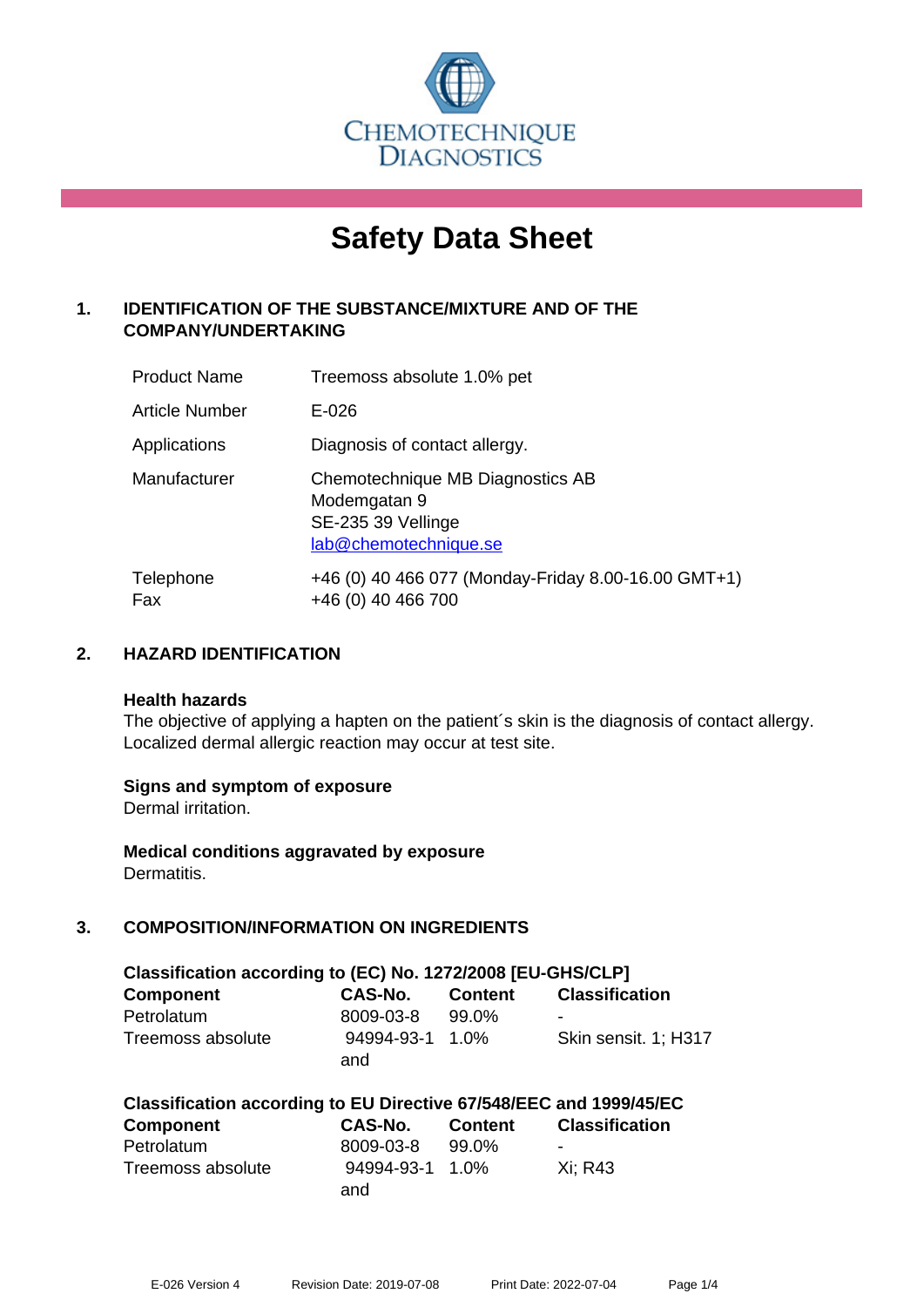#### **4. FIRST AID MEASURES**

#### **Emergency and first aid procedures**

Obtain medical attention.

#### **5. FIRE-FIGHTING MEASURES\***

#### **Suitable extinguish media**

CO2, powder or water spray. Fight larger fires with water spray or alcohol resistant foam.

#### **For safety reasons unsuitable extinguishing agents**

Water with full jet.

#### **Special protective equipment for fire-fighters**

Wear self-contained respiratory protective device. Wear fully protective suit.

\*Data is shown for petrolatum only

#### **6. ACCIDENTAL RELEASES MEASURES**

**Steps to be taken if material is released or spilled** Contain and place in a closed container.

#### **7. HANDLING AND STORAGE**

#### **Precautions to be taken in handling and storage**

Store dark at 5-8°C. Avoid extended exposure to light. FOR EXTERNAL USE ONLY.

#### **8. EXPOSURE CONTROLS/PERSONAL PROTECTION**

### **Respiratory protection**

Not required.

#### **Ventilation** Local exhaust.

#### **Protective gloves** Disposal gloves.

**Eye protection** Not required with normal use.

#### **Work/Hygienic practices**

Wash hands after each use.

#### **9. PHYSICAL AND CHEMICAL PROPERTIES**

| Appearance | <b>Brownish Yellow Semi-solid</b> |
|------------|-----------------------------------|
| Odour      | Fragrance                         |

Melting point\* 50-55° C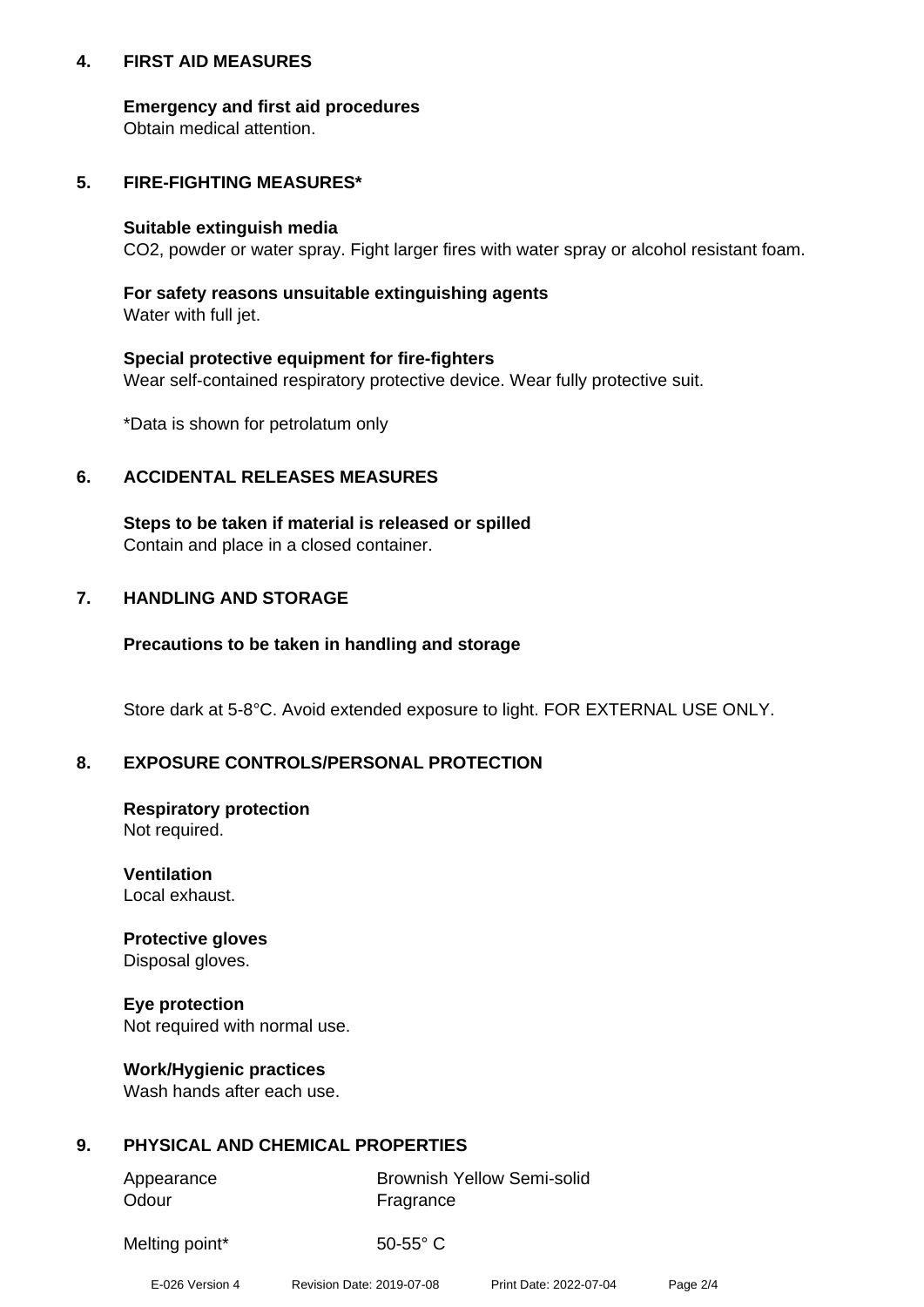Boiling point\* No data available Flash point\*  $>100^{\circ}$ C Self ignition\* Product does not self ignite. Danger of explosion\* Product does not present an explosion hazard. Density\* No data available. Solubility in/Miscibility with Water\* Insoluble

\*Data is shown for petrolatum only

#### **10. STABILITY AND REACTIVITY**

#### **Incompability**

May react with strong oxidizing agents.

#### **Stability**

Stable at recommended storage conditions.

#### **Hazardous byproducts**

Combustion may generate CO, CO2 and other oxides.

## **Hazardous polymerization**

Will not occur.

#### **11. TOXICOLOGICAL INFORMATION**

No data available.

#### **12. ECOLOGICAL INFORMATION**

No data available.

#### **13. DISPOSAL CONSIDERATIONS**

#### **Waste disposal method**

Comply with federal, state/provincial and local regulation.

#### **14. TRANSPORT INFORMATION**

Not dangerous goods.

#### **15. REGULATORY INFORMATION**

The classification is according to the latest editions of the EU lists, and extended by company and literature data.

#### **16. OTHER INFORMATION**

| Skin sensitization (Category 1)         |
|-----------------------------------------|
| May cause an allergic skin reaction     |
| Irritant                                |
| May cause sensitisation by skin contact |
|                                         |